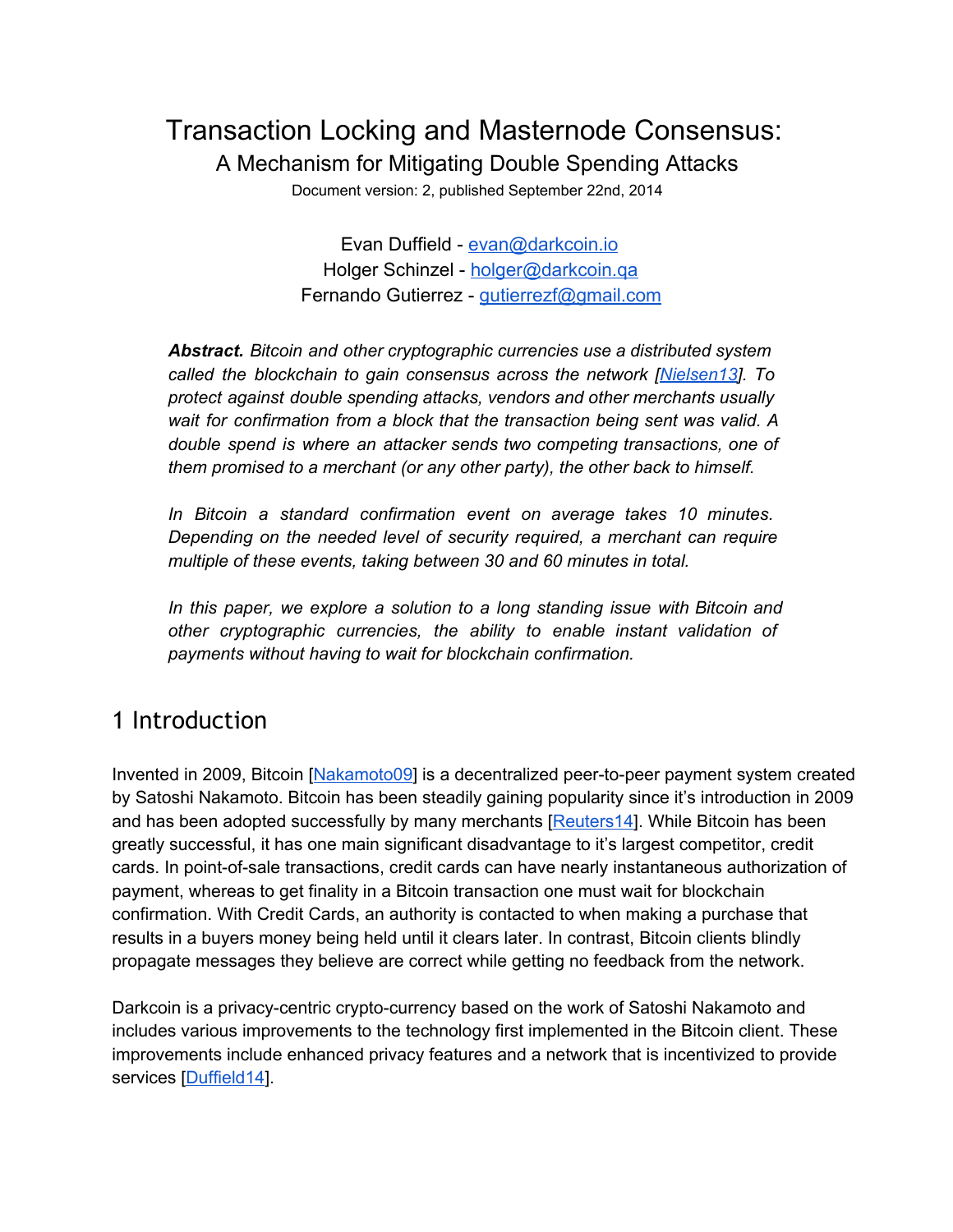In this paper we will introduce the masternode network as observer network, utilising a distributed consensus and locking algorithm "TX locking" to secure unconfirmed transactions. The observer network reports on transactions granting they a finalized status immediately after their original propagation. Further we will discuss attack vectors and how the masternode network will mitigate these.

### 2 Masternode Network

Masternodes were originally introduced to Darkcoin as engineering effort to support the mixing process used in Darkcoins' DarkSend implementation. The original requirements were described in April 2014 by Evan Duffield:

*"These nodes are the foundation of DarkSend, all transactions will be routed through these nodes. Each masternode requires that 1000DRK be kept on the node and each time that node is selected the network will dedicate 10% [As of this writing, the reward has been changed to 20%]* of that block to these nodes. If you are running a masternode you need to be fairly familiar with *network administration and securing your host." [\[Masternodes\]](https://www.google.com/url?q=https%3A%2F%2Fdarkcointalk.org%2Fthreads%2Fdarkcoin-update-masternode-requirements-masternode-payments.225%2F&sa=D&sntz=1&usg=AFQjCNGeVsu1hf0l9EFXuRcQXilxi7WfiQ)*

When running a Masternode, users store the Darkcoin as something akin to collateral, although unlike traditional collateral, the Darkcoin never leaves the user's possession and has no chance of being forfeited. It can be moved or spent at any time by the user doing so simply removes the Masternode from service and makes it ineligible to receive rewards.

An addition to the core protocol is made to support a second P2P network, which propagates messages synchronizing a list of all known Masternodes across the network. In result, all clients on the network know about all Masternodes and can utilize their services at any time.

Unlike Gnutella [Gnutella] which uses a hierarchical network of client-node and super-nodes, where client-nodes only make a connection to one super-node (figure 1), Masternodes and normal peers are equal in their connection behaviour, forming a classical P2P network.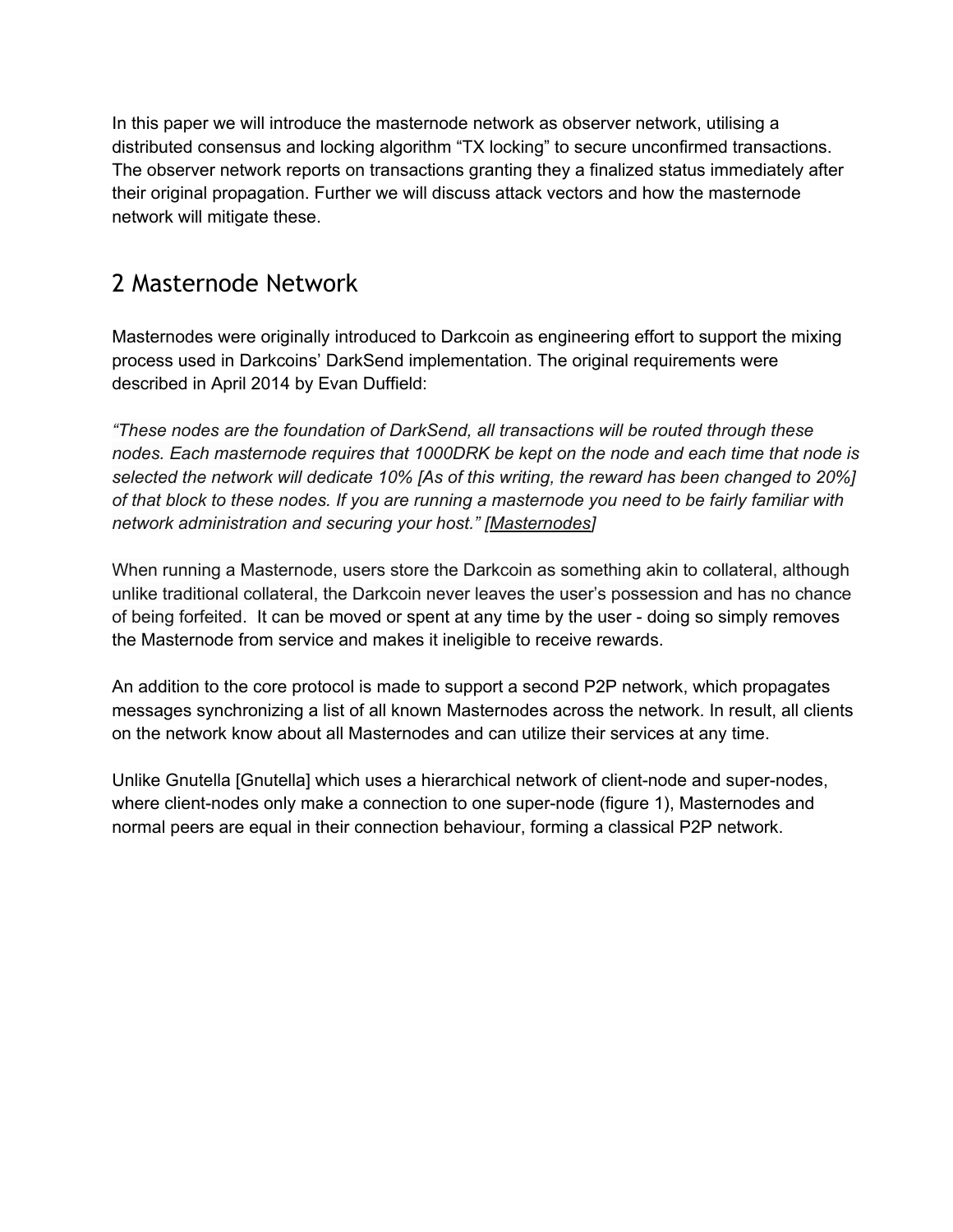

Figure 1: A P2P supernode network



Figure 2: Darkcoin Masternode Network

Running the appropriate peer software ("wallet") and matching the requirements (static IP, 1000 DRK vin) actually each node/peer can turn into a masternode.

Albeit the original intention of Masternodes was to facilitate the mixing of coins, having a network of incentivized peers opens the possibility for further applications.

# 3 Transaction Locking

In large scale distributed systems (like Darkcoin) it is a common problem how to ensure that only one peer across a large number of peers acts on a resource (coins). Solutions to that challenge involve different kinds of consensus algorithms like e.g. Paxos [\[Chandra07](http://static.googleusercontent.com/media/research.google.com/en//archive/paxos_made_live.pdf)].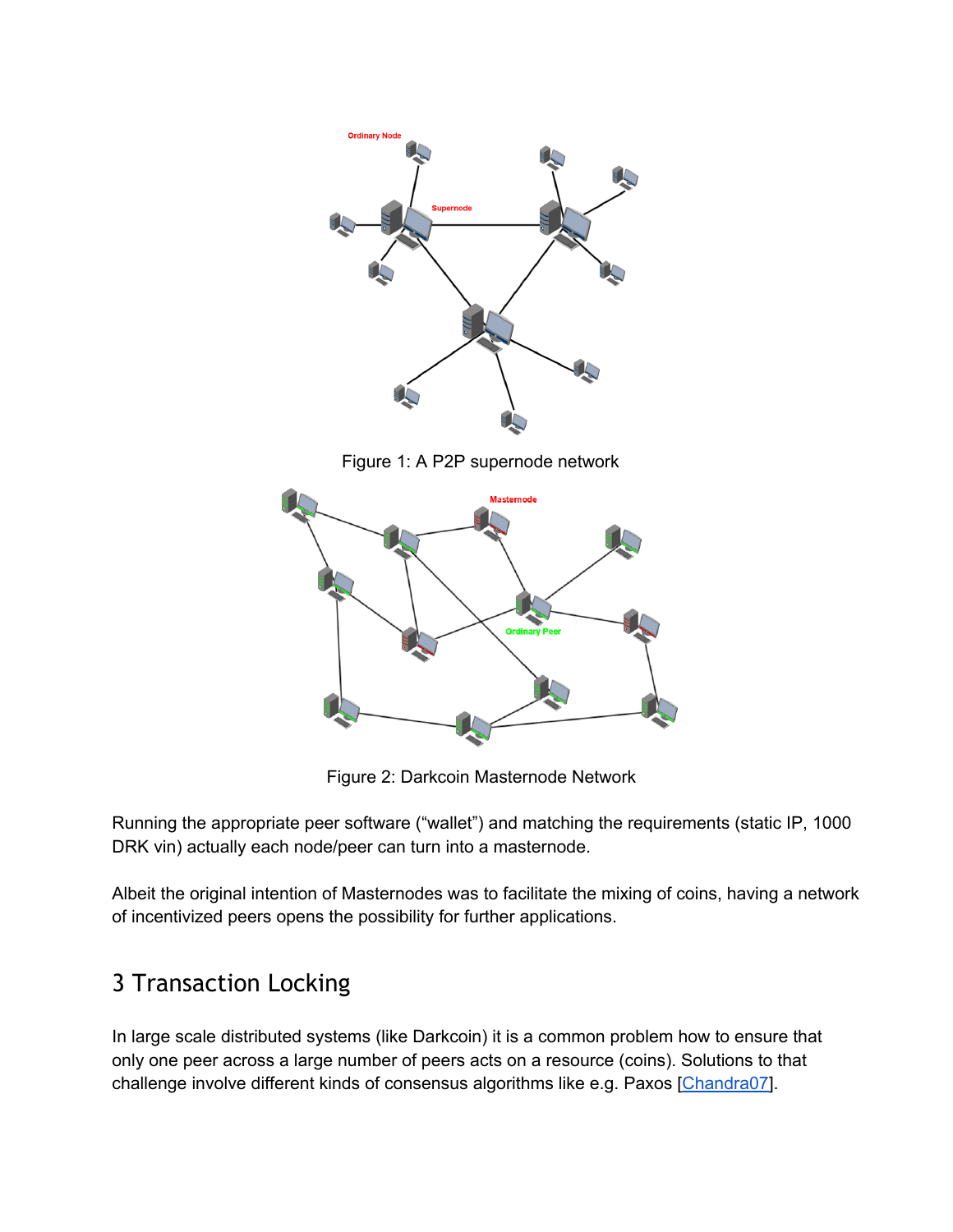Bitcoin uses proof of work to maintain consensus throughout its network of peers. Due to its technical parameters this limits the speed at which a transaction can be considered confirmed and safe against double spend attacks.

To decrease the time a transaction needs to be confirmed it's possible to lower the block generation time. which has the drawback of blockchain bloat and has a lower boundary of ~30 seconds due to network latency.

We are proposing to combine the proof of work algorithm with an implementation of a distributed lock manager (DLM) which will utilise the masternode network: Transaction Locking.

In contrast to Chubby [\[Burrows06\]](http://static.googleusercontent.com/media/research.google.com/en//archive/chubby-osdi06.pdf) which is providing locks on file resources, we will be implementing a framework for locking Darkcoin inputs.

Locally when using Darkcoin, the client can lock inputs in the wallet from being used elsewhere. In most cases this is done in specific implementations that use the RPC API of the client to make manual transactions.

The concept of transaction locking can be further extended to lock inputs across the entire network, rather than just locally like most crypto-currency implementations. Such an implementation must overcome consensus issues and race conditions to successfully stop double spending attacks.

#### **3.1 Solution To Double Spending via Transaction Locking**

In most implementations it is recommended that merchants have some form of double spending protection. This can be accomplished by having clients acting as an observer on the network and reporting back to the merchant when they see double spending attacks [\[Karame12\]](https://www.google.com/url?q=https%3A%2F%2Feprint.iacr.org%2F2012%2F248.pdf&sa=D&sntz=1&usg=AFQjCNH1R6TEbMu9dXaHPTLLAeZPaPONow). In our solution we propose using the masternode network as observers and extending the protocol to give a set of masternodes the ability to be the authority on transactions.

Transaction locking is a concept where a client sends the network an intention to lock funds from a specific input to a specific output (or multiple of each). This is done by relaying an object consisting of a full transaction and the locking command. The user will sign a message using the input(s), and relay the message throughout the network.

Transaction Lock: ("txlock", CTransaction, nBlockHeight, Signed Message)

Locking messages will propagate across the whole Darkcoin network and reach all clients. Once the lock has reached everyone, a set of deterministically selected masternodes will form a consensus. Next, upon a successful consensus, a message will be broadcasted across the network and at this point all clients will respect the lock on the funds.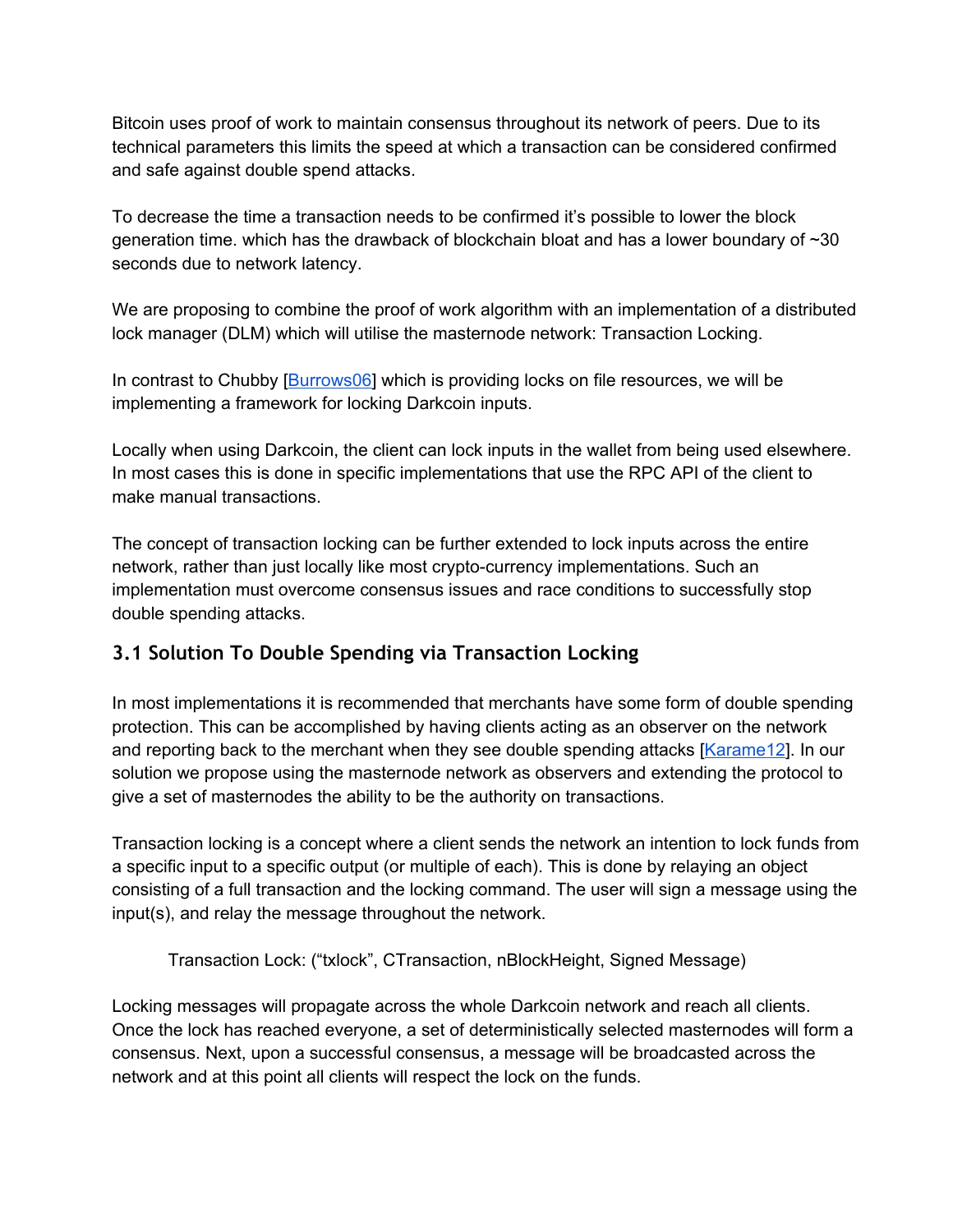#### **3.1 Masternode Locking Authority and Consensus**

By utilizing the masternode network, we can gain a degree of certainty that the transaction in question is valid and will be accepted into the blockchain after that. Immediately after the propagation of a lock, the selected masternodes will begin to vote on the validity of the transaction lock.

If consensus is reached on a lock by the Masternode network, all conflicting transactions would be rejected thereafter, unless they matched the exact transaction ID of the lock in place. Clients would be tasked with clearing out conflicting locks and possibly reversing attacker transactions. This would only happen in a case where an attacker submitted multiple locks to the network at once and the network formed consensus on one but not the other.

If no consensus is reached, standard confirmation will be required to assure that a transaction is valid.

#### **3.2 Election Algorithm and Voting**

A special deterministic algorithm is used to determine a pseudo-random ordering of the masternodes. By using the hash from the proof-of-work for each block, security of this functionality will be provided by the mining network.

Pseudo Code, for selecting a masternode: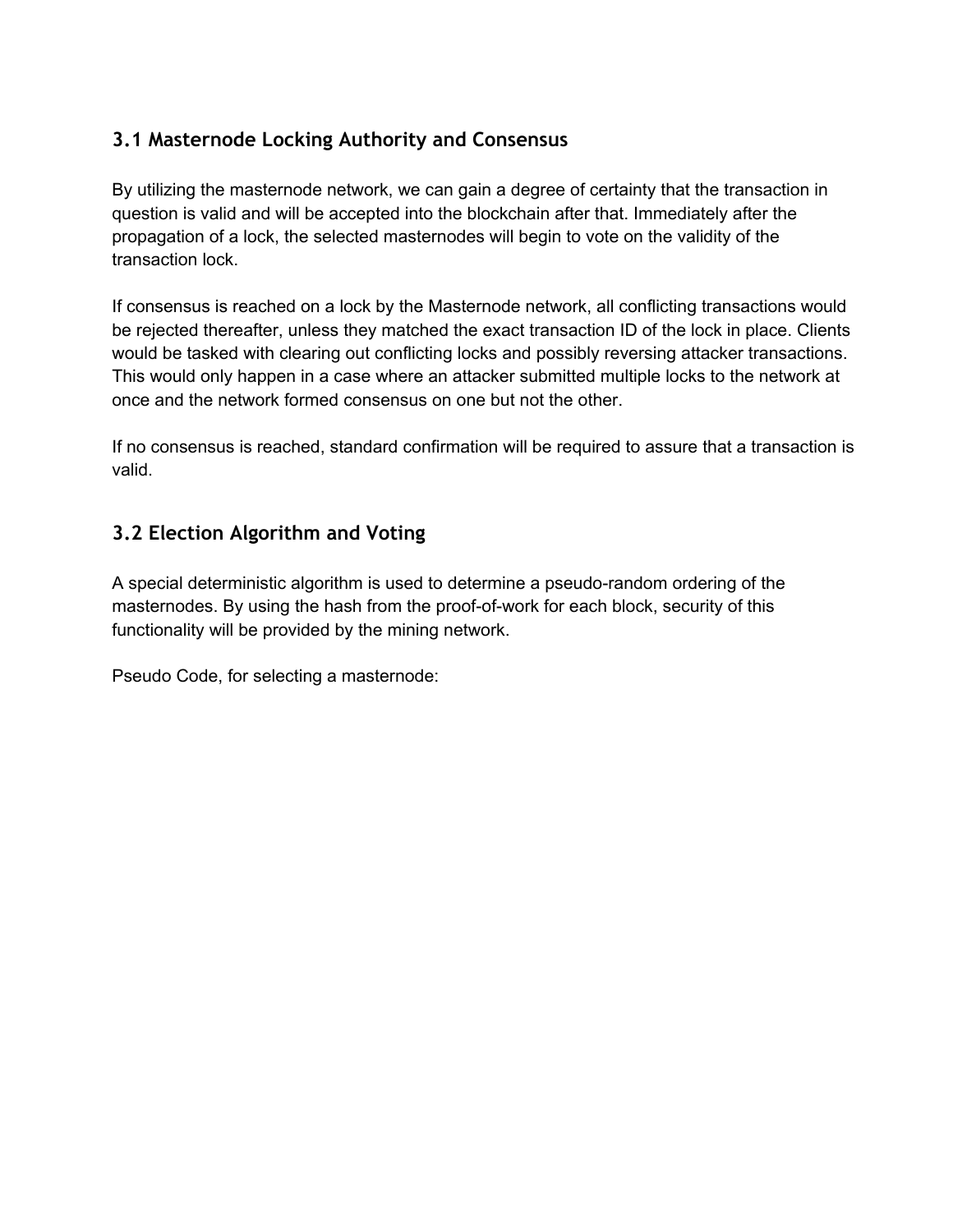```
For(mastenode in masternodes){
  n = masternode.CalculateScore();
  if(n > best_score){
     best_score = n;
     winning_node = masternode;
  }
}
CMasterNode::CalculateScore(){
  n1 = GetProofOfWorkHash(nBlockHeight); // get the hash of this block
  n2 = x11(n1); //hash the POW hash to increase the entropy
  n3 = abs(n2 - masternode_vin);return n3;
}
```
In each round of voting, a winning Masternode is chosen to carry out Darksend transactions. This process is carried out by the individual nodes across the network independently using the Masternode election algorithm. This algorithm chooses a winning node for Darksend, but there is also a runner up, third, fourth, fifth place, etc.

Utilizing this code, we can make a deterministic list of the Masternodes that will act as the authority for the transaction lock. These will be the same nodes across the network and they will vote on the validity of the transaction lock in question. For each block, a completely different list of 10 nodes will be chosen to be the authority.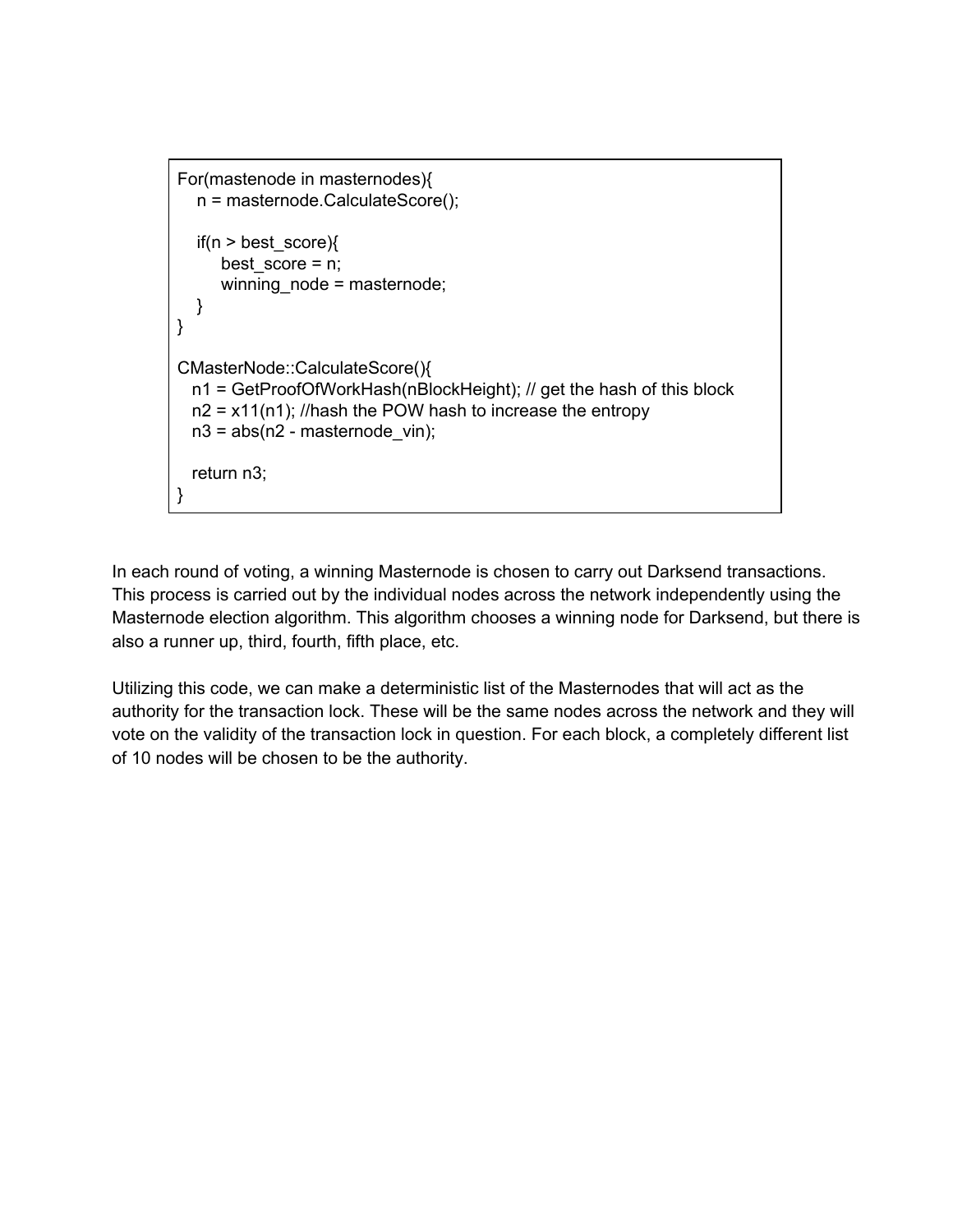

Figure 3: Gaining Consensus on Transaction Locks via the Masternode Network

#### **3.3 An Example Transaction**

- 1. User A sends a transaction for 27 DRK for a widget from merchant B using a "locked transaction" message.
- 2. The transaction is propagated to the whole network and eventually reach a set of elected authority nodes.
- 3. The authority nodes collectively send messages to the network , forming a consensus about the validating the transaction and each sign a "consensus transaction" message, which is propagated to the network.
- 4. When a node sees all consensus messages, they can consider the transaction confirmed.

# 4 Security

In order to secure the network from attack, we must mitigate attacks such as:

- Sybil attack
- Finney attack
- Transaction lock race attack
- Multiple consensus messages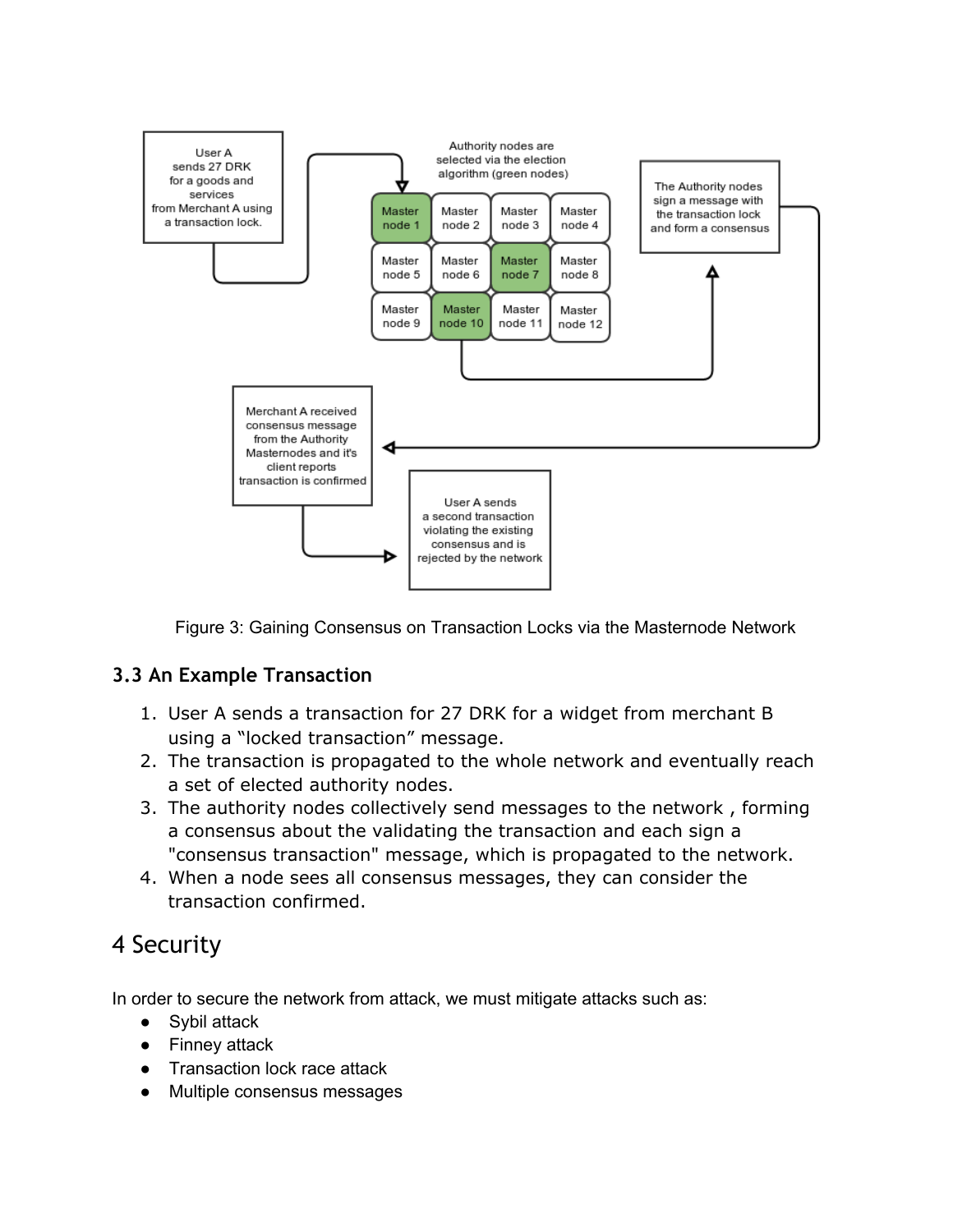#### **4.1 Attacking The Consensus System via Sybil attack**

The probability of winning the election will be 1 in N Masternodes. Currently the network is supported by 895 Masternodes. Each Masternode has a probability of 1 in N of winning the election. Therefore to attack the network, it will require the election process to select all of the attackers Masternodes.

We will consider attack on the transaction locking system by purchasing masternodes in order to rig the voting system. For simplicity we will use a network consisting of 1000 masternodes. Currently the Darkcoin network has 895 active Masternodes.

Probabilities of attack can be calculated by the chance of a masternode being selected as the winning node for a given block (1/1000). To subvert the system an attacker would require operating all ten masternodes that won a given election.

At a cost of 1000DRK per masternode, it's expensive to attempt to attack the transaction locking system. To gain a probability of 1.72% of being selected for a specific block, one has to control ⅔ of the Masternode network (see Table 1 for more information). To gain control of ⅔ of the network, an attacker would need to purchase 2000 masternodes (requiring the purchase of 2 million Darkcoin).

| Attacker Controlled<br>Masternodes / Total<br><b>Masternodes</b> | Probability of success<br>$\prod((r-(i-1))/(t-(i-1)))$<br>$i=1$ | Darkcoin Required |
|------------------------------------------------------------------|-----------------------------------------------------------------|-------------------|
| 10/1010                                                          | $3.44e-24$                                                      | 10,000DRK         |
| 100/1100                                                         | 2.52e-11                                                        | 100,000DRK        |
| 1000/2000                                                        | $9.55e-03$                                                      | 1,000,000DRK      |
| 2000/3000                                                        | 1.72e-02                                                        | 2,000,000DRK      |

Table 1. The probability of a successful attack given the attacker controls N Nodes.

Where:

*n* is the length of the chain of masternodes

*t* is the total number of masternodes in the network

*r* is the number of rogue masternodes controlled by the attacker and it is  $\geq n$ 

The selection of masternodes is random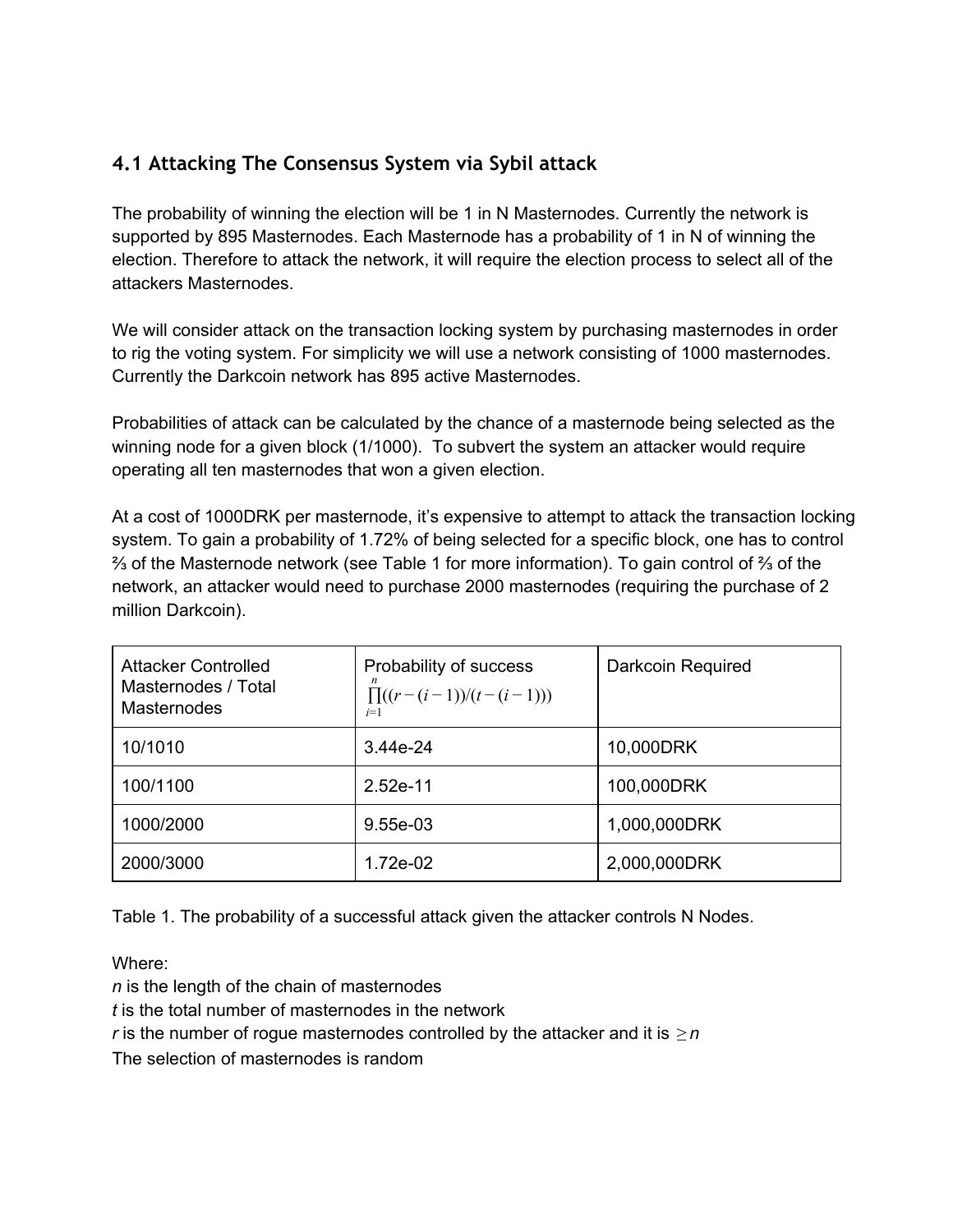Considering the limited supply of Darkcoin (4.6 million at the time of writing) and the low liquidity available on the market, it becomes an impossibility to attain a large enough to supply to succeed at such an attack.

In the case of an attacker attempting to rig the voting system in favor of the wrong transaction lock (i.e. the lock that isn't propagated across the rest of the network), the network will form an irreversible lock causing the transaction to the merchant to be invalidated. The merchants client in question will permanently show an unconfirmed transaction due to a double spend and will never show the transaction was instantly validated.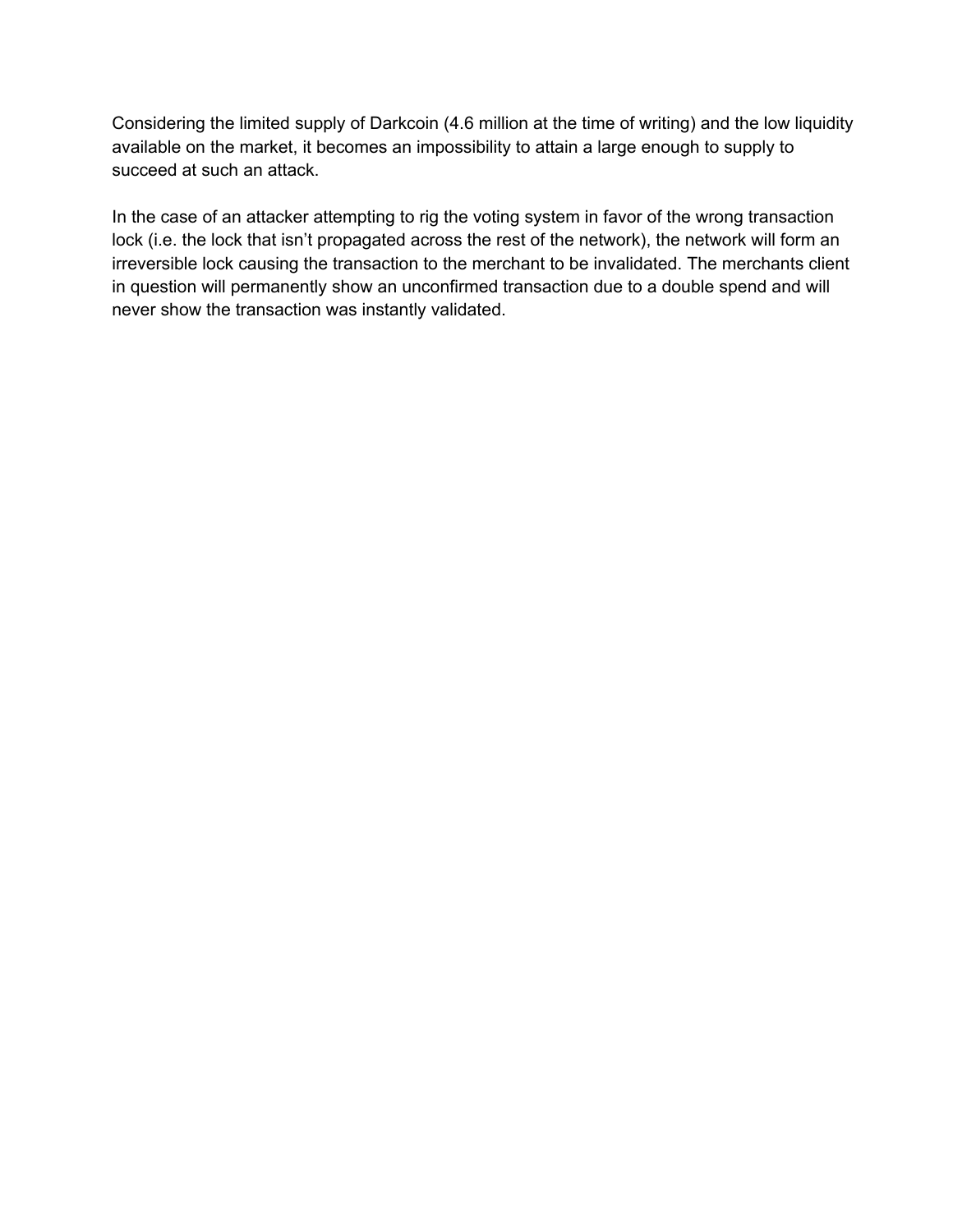#### **4.2 Finney Attacks**

In a Finney Attack<sup>9</sup>, an attacker mines a blocks normally, in the block he is trying to mine he includes a transaction where he sends coins back to himself. When he successfully finds a block, he does not broadcast the block, but instead he sends coins to a merchant for goods or services. Immediately after the goods or services have been produced and before the network has produced the next block the attacker broadcasts his block overriding the payment he just made.

To stop a Finney Attack from succeeding, the network must be capable of rejecting blocks that violate existing transaction locks. They must also be able to differentiate between a transaction lock on a given transaction and a successfully locked transaction via the Masternode network locking consensus system. Only when the elected masternodes have relayed the lock for the given transaction is it to be considered successfully locked and a block with a conflicting transaction rejected.

#### **4.3 Transaction Locking Race Attack**

In a transaction locking race attack a client would submit two competing locks to the network. One promising money to the merchant and the other to himself. To improve the probability of a successful attack, the attacker would submit a transaction locking command directly to the elected masternodes making sure they propagate that the merchant will receive the money while at the same time propagating a competing lock to send the money back to their own wallet.

In an attack like this one, the network would be split between two valid transactions until the winning masternodes propagated their votes for the correct lock. All clients on the network would then remove the invalid transaction and take the valid one into their memory pool. This would happen very quickly, in the matter of a few seconds in most cases.

#### **4.4 Incomplete Locks**

An incomplete lock happens when the Masternode network lacks consensus about a specific lock. A lack of consensus could happen in rare cases such as a rogue masternode that refuses to vote when it has a consensus task or loss of network traffic. In cases like these, no finalized lock will be formed and the network will gain consensus via standard confirmation.

#### **4.5 Multiple Consensus Messages**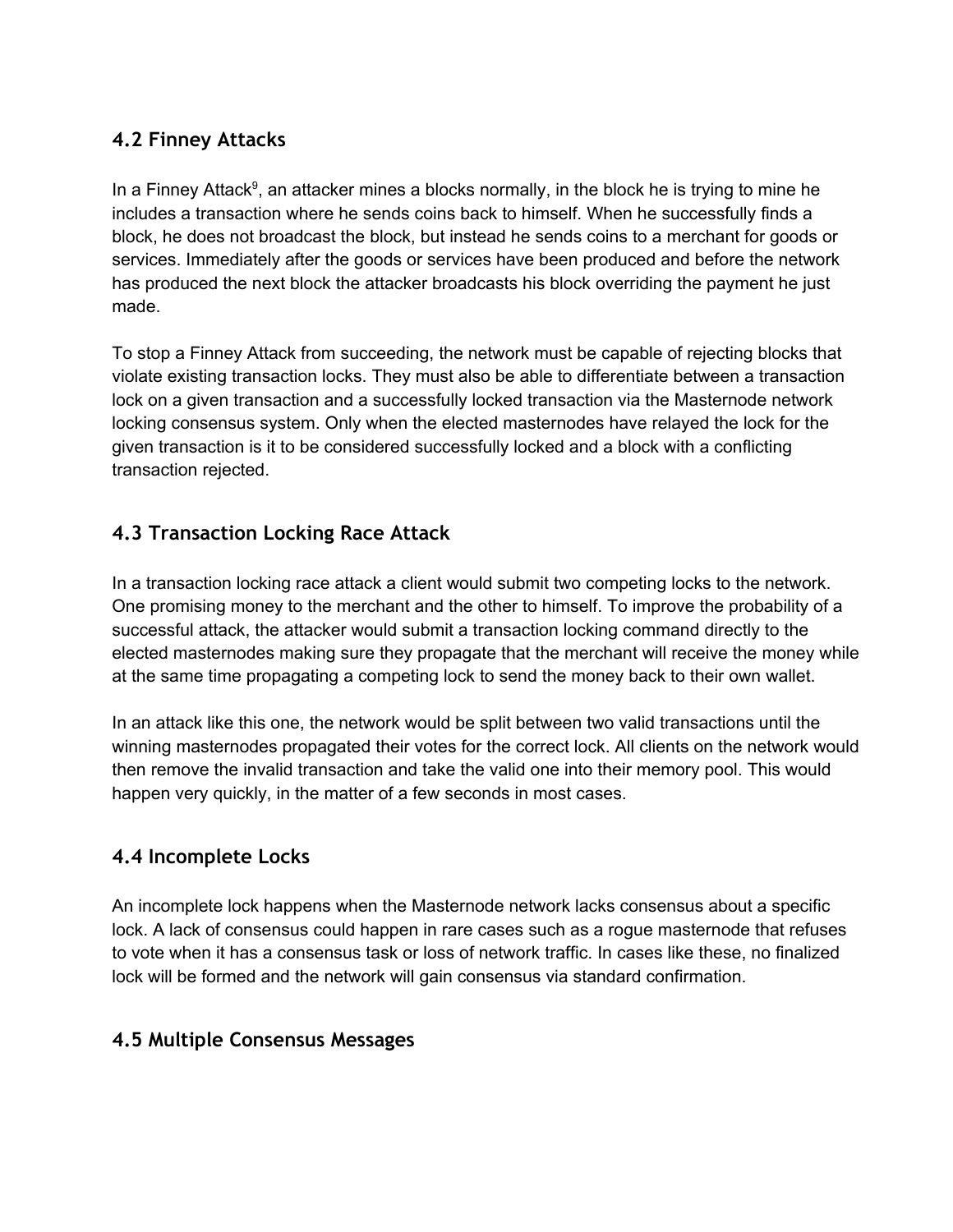If attackers gain control of the 10 Masternodes for a given block and propagate multiple conflicting messages, the network must appropriately handle the conflict. For example, an attacker that controls a large portion of masternodes might propagate a message to Merchant B and nowhere else ,while propagating a messages to many other nodes spending the inputs back to himself.

In this case it is suggested that conflicting messages will cancel each other out and clients wait for normal block confirmation.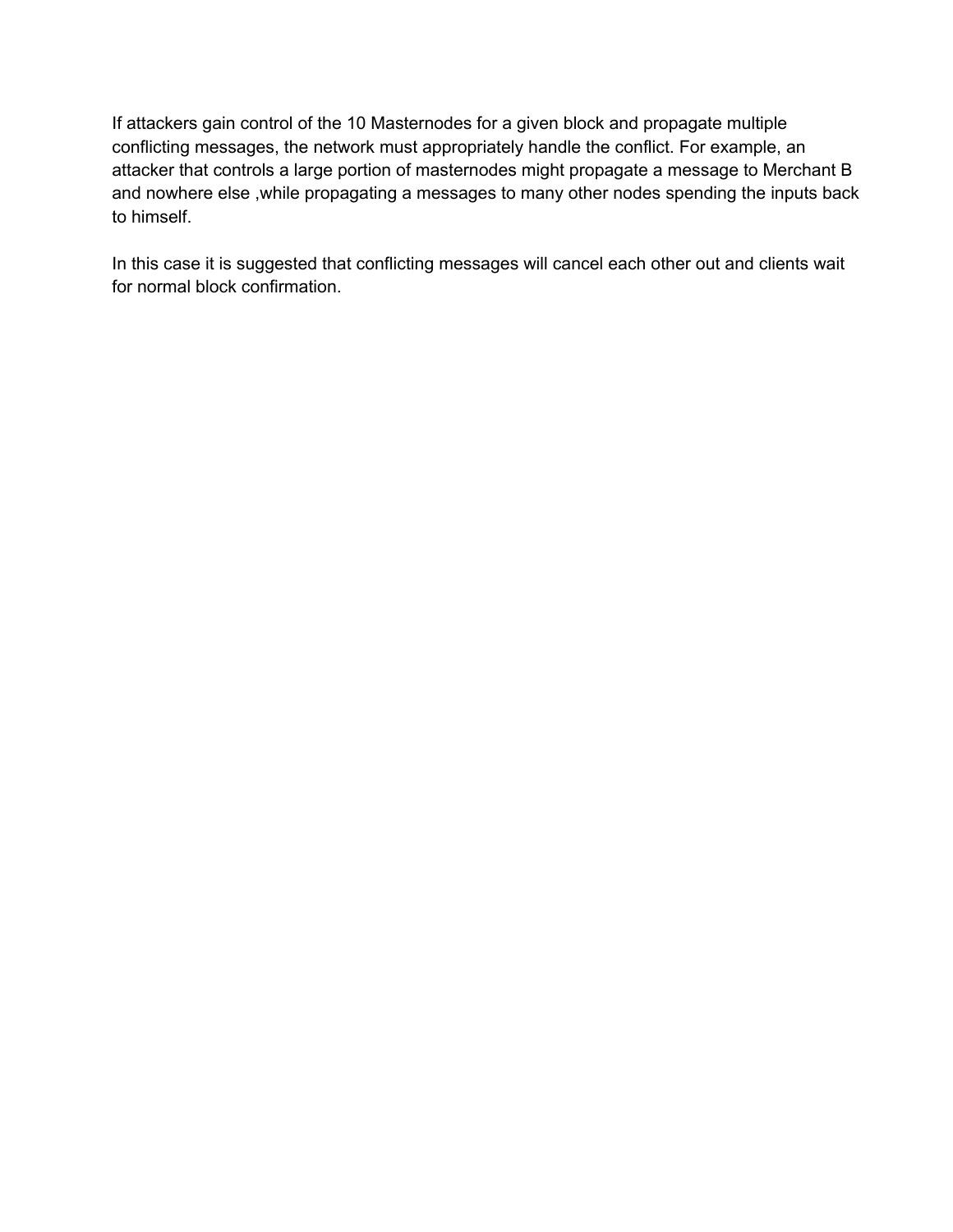### 5 Further work

Many impressive features become possible after implementing the transaction locking system and consensus system into the Darkcoin network. These include a completely backwards compatible architecture and instantaneous transactions from client-to-client without waiting for a confirmation.

#### **5.1 Transaction Lock Compatibility Mode**

To enable backwards compatibility with all existing software (exchanges, pools, etc), clients will default to showing 24 hours of confirmations of transactions that have been successfully locked. This will provide all services using Darkcoin to benefit from instant transactions without having to implement anything specific.

If a client needs the daemon to function in the old way, there will be a flag to disable this mode.

#### **5.2 No Wait Client-To-Client Transactions**

In a normal situation, after a client receives new funds to a wallet, he will have to wait for one block confirmation in order to spend any of the newly available funds. When instant validation is implemented the client will react as though it has full confirmation of a transaction and allow the sending of funds with no risk to the user. This will allow a series of transactions to happen before a block event on the network using the same inputs.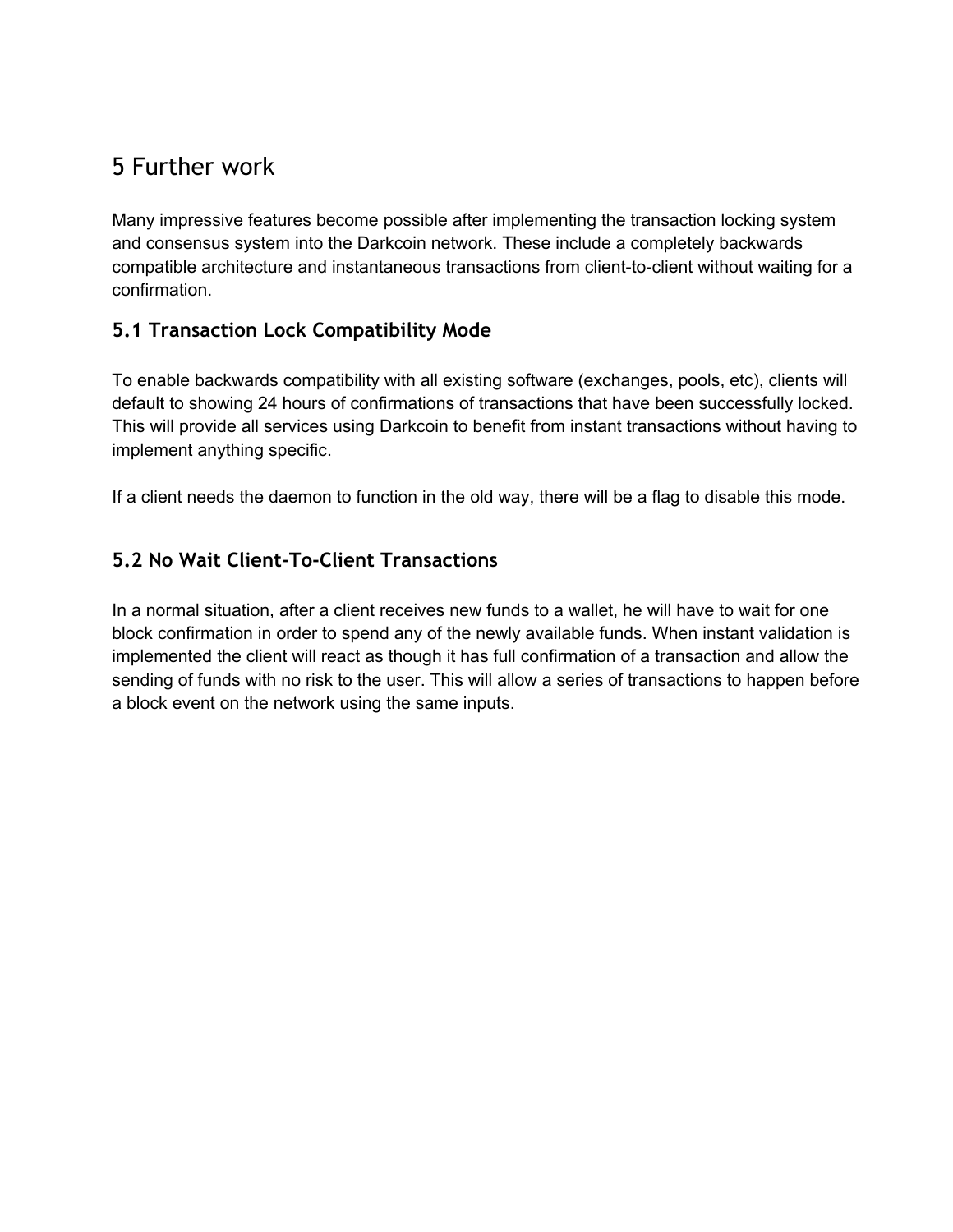# 6 Conclusion

Bitcoin and crypto-currencies rely heavily on confirmation through mining to stop double spending attacks. Although, a huge accomplishment in technology, it fails to compete with the near instant transaction speed of credit cards due to their use of a centralized authority.

Fast validation of payments via transaction locking and Masternode consensus could be used to avoid having to wait for confirmation via a new block and reach speeds nearly as fast as credit cards. In most cases a transaction should be validated by the network within a few seconds of originally being broadcasted.

Clients will respect the authority of the masternode network and as a result the network can come into consensus without a block event happening.

By using the Masternode network as an authority and selecting Masternodes via a deterministic algorithm powered based on the proof-of-work, we gain a system that gives us comparable transaction time to a credit card transactions while also being tamper resistant, backwards compatible and secure.

### Revision History

Version 2

- Removed the section "Blockchain Size Considerations" due to some feedback leading from users. A better method of reducing the blockchain size in the future would be Blockchain pruning.
- Added some information about credit card authorizations and the analogy we're trying to making between authorizations and the feedback from the consensus network.

Version 1

- Initial release

# References

[Nakamoto09] Satoshi Nakamoto (2009), Bitcoin: A Peer-to-Peer Electronic Cash System [https://bitcoin.org/bitcoin.pdf](https://www.google.com/url?q=https%3A%2F%2Fbitcoin.org%2Fbitcoin.pdf&sa=D&sntz=1&usg=AFQjCNFQncwGdNN3xlKdVPihAJl59F66YQ)

[Reuters14] Reuters (2014), Analysis - Bitcoin shows staying power as online merchants chase digital sparkle http://uk.reuters.com/article/2014/08/28/uk-usa-bitcoin-retailers-analysis-idUKKBN0GS0AQ20140828